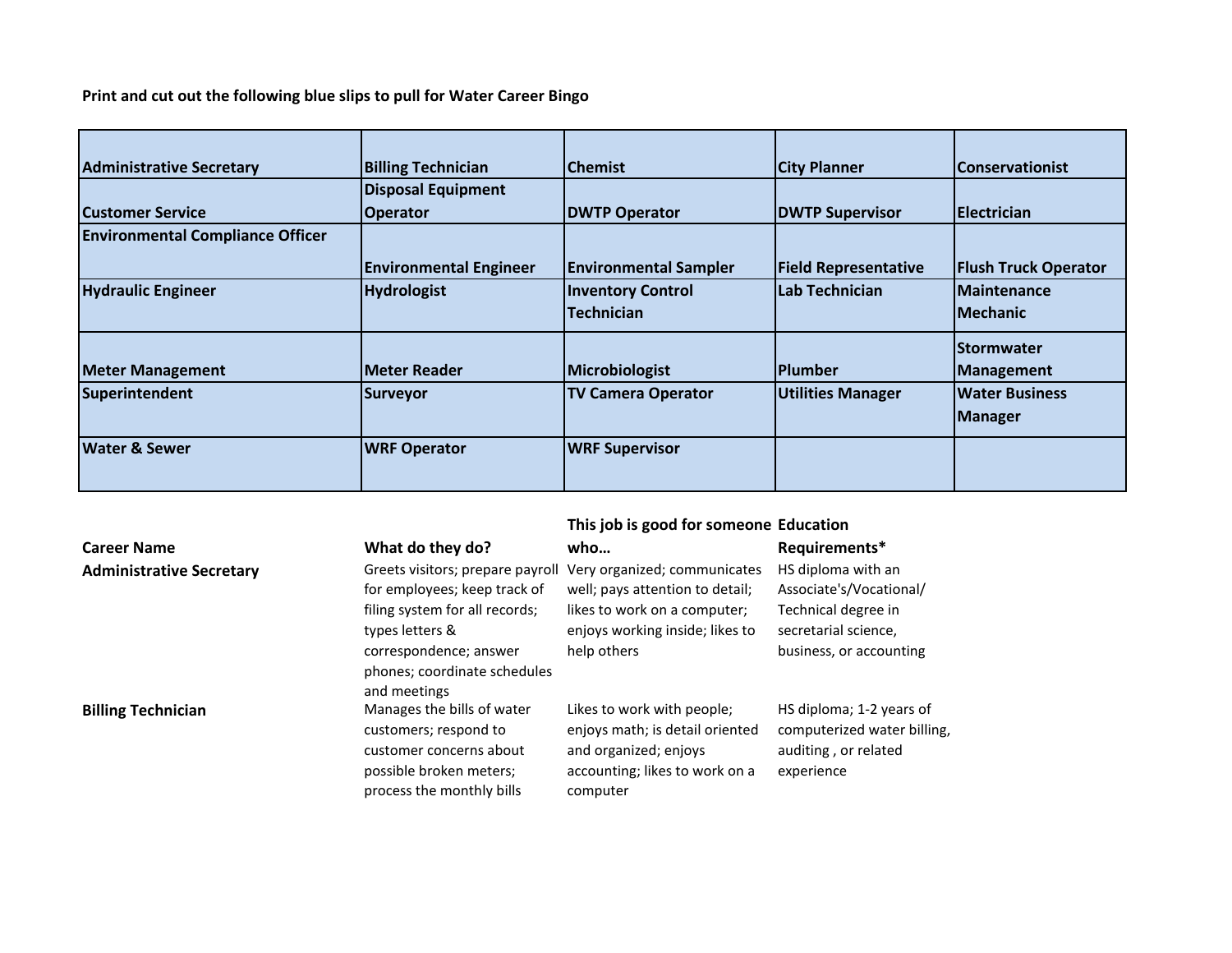| <b>Chemist</b>          | Test and analyze water<br>samples; records data and<br>prepares reports; looks for<br>trends and makes<br>recommendations for<br>regulations & government<br>policy                                                     | Enjoys chemistry & biology;<br>good at collecting data &<br>keeping records; enjoys math &<br>statistics; likes to take care or<br>our community and keep<br>people safe; likes to work in a<br>lab                                            | BS in Chemistry;<br>experience in<br>water/wastewter<br>laboratory analysis at a<br>supervisory level.<br>Graduate programs in<br>water chemistry are now<br>available. |
|-------------------------|-------------------------------------------------------------------------------------------------------------------------------------------------------------------------------------------------------------------------|------------------------------------------------------------------------------------------------------------------------------------------------------------------------------------------------------------------------------------------------|-------------------------------------------------------------------------------------------------------------------------------------------------------------------------|
| <b>City Planner</b>     | Make long- and short-term<br>resources in their cities; plan<br>for the future needs of the<br>city's population; recommend<br>locations for infrastructure;<br>may help draft legislation; may<br>hold public meetings | Enjoys geography, economics,<br>plans regarding use of land and political science, statistics; likes<br>to work with others; enjoys<br>solving problems; likes to work<br>on computers; has strong<br>spatial & communication skills           | MS in urban, regional, or<br>environmental planning;<br>should consider a BS in<br>geography, economics,<br>political science, or<br>environmental design               |
| Conservationist         | Manages and protects our<br>water resources; develops<br>programs to reduce water<br>consumption & loss; educates<br>the community about water<br>conservation                                                          | Concerned about the<br>environment; enjoys meeting<br>people; enjoys teaching;<br>meeting new people; likes to be<br>organized; enjoys keeping up<br>with new technology                                                                       | BS in Science, Horticulture,<br>or a related environmental<br>science; 2-4 years exp in<br>natural resources or<br>environmental<br>conservation                        |
| <b>Customer Service</b> | <b>Connect the Public Utilities</b><br>Department to the customers;<br>answer customers' questions;<br>helps to resolve problems;<br>must have good phone and<br>computer skills; is the face of<br>our department      | Likes to work with and help<br>people; has good<br>communication skills; is good at service and basic<br>problem solving; likes to be<br>inside; is very patient and<br>tactful; enjoys the challenge of<br>making people happy;<br>dependable | HS diploma with additional<br>training in customer<br>bookkeeping/accounting;<br>experience involving<br>customer service & billing<br>procedures                       |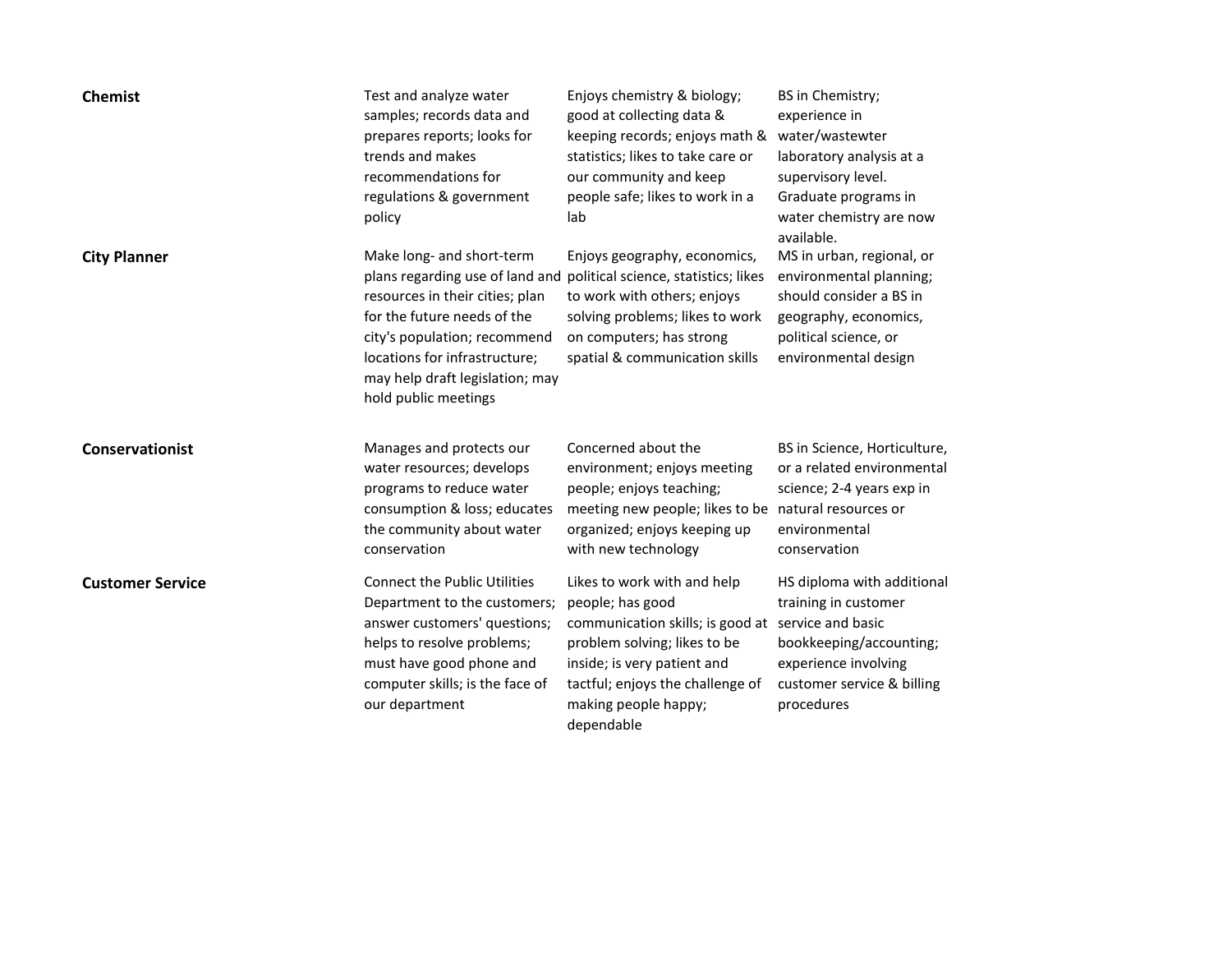| <b>Disposal Equipment Operator</b> | Transports sludge from water<br>reclamation facility to disposal<br>sites for use in compost;<br>operates heavy equipment;<br>maintains and repairs vehicles<br>as needed                                  | Likes to work with machinery,<br>such as pumps & motors; likes<br>working with heavy equipment<br>like dump trucks and front-end<br>loaders; enjoys working outside                                      | HS diploma; one year<br>experience involving heavy<br>equipment operation;<br>must be able to obtain GA<br><b>Commercial Driver's</b><br>License                                                                 |
|------------------------------------|------------------------------------------------------------------------------------------------------------------------------------------------------------------------------------------------------------|----------------------------------------------------------------------------------------------------------------------------------------------------------------------------------------------------------|------------------------------------------------------------------------------------------------------------------------------------------------------------------------------------------------------------------|
| <b>DWTP Operator</b>               | Operates the water treatment<br>plant to ensure a continuous<br>supply of drinking water;<br>analyzes and treats the water<br>to clean it; operates various<br>pumps to regulate flow of<br>water          | Likes to work outside; wants to<br>take care of our environment<br>and protect the health of our<br>community; enjoys chemistry &<br>biology; likes working with<br>machinery                            | HS diploma with one year<br>experience in water<br>treatment systems<br>maintenance or operations<br>preferred; must obtain<br>state certified Class III<br>license for water treatment                          |
| <b>DWTP Supervisor</b>             | Performs supervisory tasks<br>associated with the operation<br>of the drinking water<br>treatment plant; monitors the<br>treatment process; develops<br>and implements employee<br>trainings               | Enjoys chemistry & biology;<br>likes to manage others; wants<br>to work outside; work with<br>equipment; can delegate<br>responsibilities; likes to work<br>with computers                               | HS diploma and<br>vocational/technical school<br>degree in<br>water/wastewater<br>treatment; experience in<br>water treatment<br>maintenance and<br>operations                                                   |
| Electrician                        | Design and install power<br>supplies to make sure we have<br>the electricity needed to<br>deliver water & remove<br>wastewater; troubleshoot<br>power failures; work with low<br>& high voltage components | Likes to problem solve; think on<br>your feet; enjoys working with<br>tools; likes to work with<br>electricity; can keep up with<br>new & energy efficient<br>technologies to lower electricity<br>costs | HS diploma; training as an<br>electrician; 2 years<br>electrical systems<br>experience; a State of<br><b>Georgia Electrical Class II</b><br>Unrestricted License;<br>additional certification may<br>be required |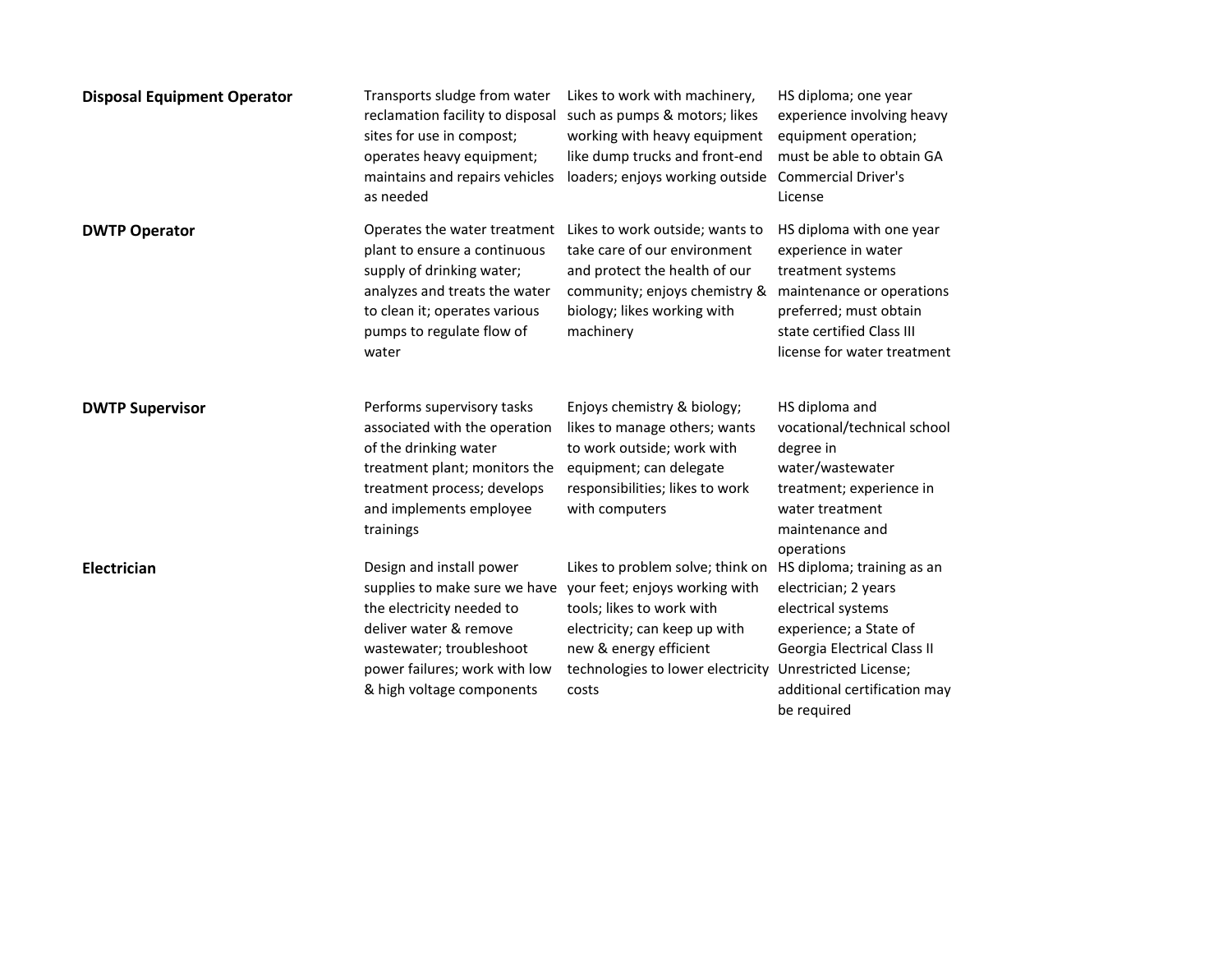| <b>Environmental Compliance Officer</b> | Inspects industrial and<br>commercial operations to<br>make sure they are in<br>compliance with sewer<br>discharge regulations;<br>supervises assigned staff;<br>coordinates environmental<br>sampling activities; prepares<br>reports   | Enjoys being outside; likes to<br>meet people; wants to protect<br>the environment; enjoys<br>science, chemistry, biology; has<br>good people skills; doesn't mind<br>getting dirty          | HS diploma; additional<br>training in Wastewater<br>Operations; experience in<br>wastewater at a<br>supervisory level; obtain a<br>Class II state certified<br>license for wastewater<br>treatment |
|-----------------------------------------|------------------------------------------------------------------------------------------------------------------------------------------------------------------------------------------------------------------------------------------|----------------------------------------------------------------------------------------------------------------------------------------------------------------------------------------------|----------------------------------------------------------------------------------------------------------------------------------------------------------------------------------------------------|
| <b>Environmental Engineer</b>           | Plans major system design<br>improvements in water and<br>wastewater treatment;<br>inspects and evaluates to<br>determine if system meets<br>regulations; keeps up to date<br>with the latest technologies to<br>protect the environment | Likes to be creative; is<br>inquisitive and analytical; enjoys<br>mathematics, such as algebra,<br>geometry, and calculus; likes<br>the sciences; can work as a<br>team and communicate well | BS in engineering with<br>major in Civil or<br>Environmental<br>Engineering; experience in<br>water/wastewater design;<br>Certification as a<br><b>Professional Engineer</b>                       |
| <b>Environmental Sampler</b>            | Collects wastewater samples<br>from sewer lines and waste<br>facilities; locates illegal<br>discharge or spills; monitors<br>sewer lines for<br>chemical/temperature levels                                                              | Likes to work outside; enjoys<br>chemistry; wants to take care of<br>the community; likes to meet<br>people; enjoys that no two days<br>are the same                                         | HS diploma; 6 -12 months<br>wastewater operations,<br>monitoring equipment and<br>procedures experience;<br>must obtain a Class III state<br>certified license for<br>wastewater treatment         |
| <b>Field Representative</b>             | Assist with the collection of<br>overdue payments to ensure<br>PUD has the funds to cover<br>costs of delivering water;<br>arrange for payment<br>schedules; alert customers to<br>possible leaks in the home                            | Likes to work outside; doesn't<br>want the traditional 8-5 job;<br>likes to meet new people and<br>form relationships; enjoys<br>driving around the county                                   | HS diploma; one year of<br>customer service,<br>collections, billing or<br>collections preferred                                                                                                   |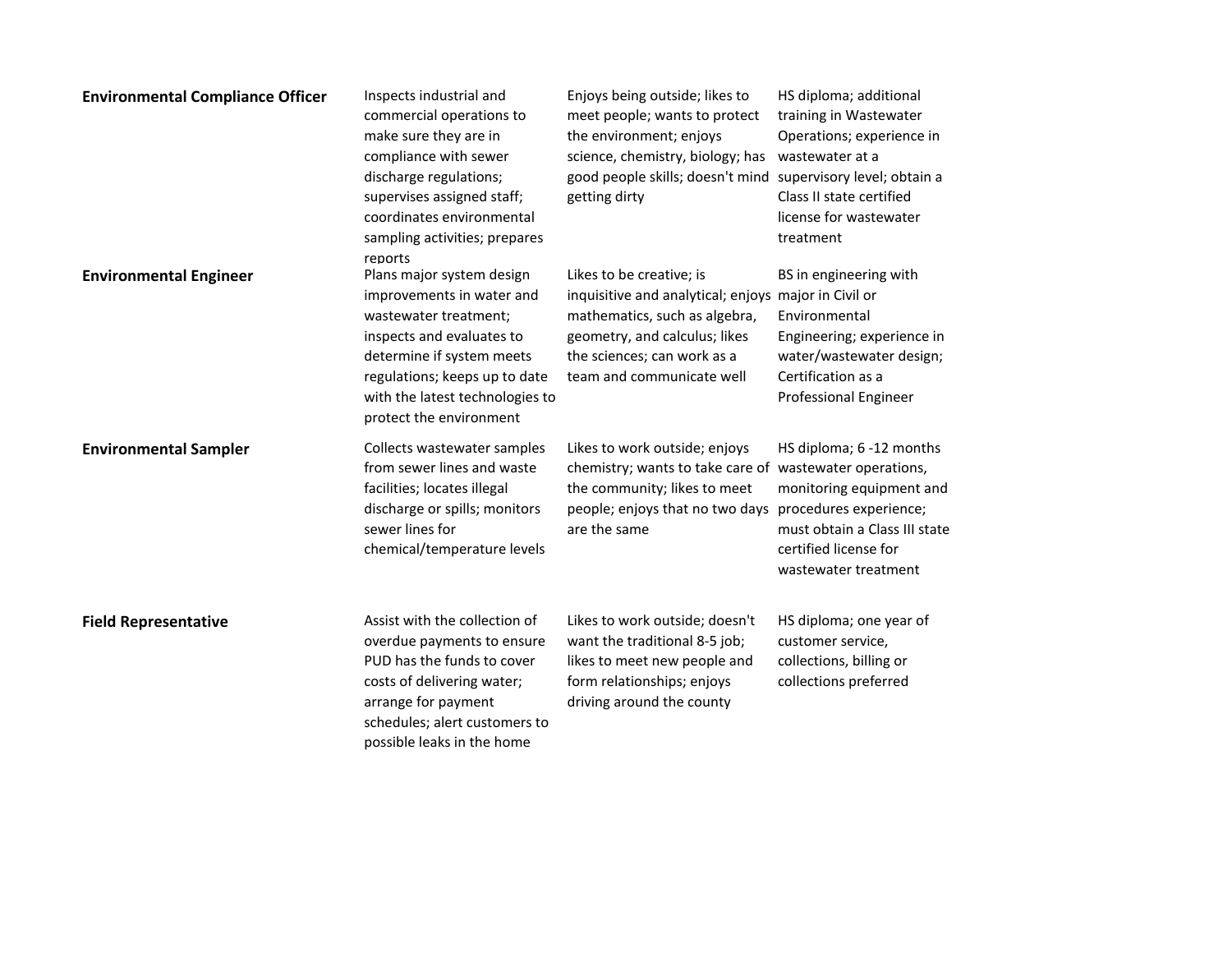| <b>Flush Truck Operator</b>         | lines to keep them flowing<br>freely; follows a rotor truck to<br>clear out debris from pipes, so<br>clean water and wastewater<br>can be distributed and<br>collected                                                   | Maintains the water and sewer Likes to work outside; wants to<br>protect the environment; likes<br>to help people; enjoys driving a<br>big truck and working with<br>tools; likes to solve problems | HS diploma; prefer 1-2<br>years of experience in<br>construction, equipment<br>operation or maintenance;<br>will need to obtain a<br>Georgia Commercial<br>Driver's License                 |
|-------------------------------------|--------------------------------------------------------------------------------------------------------------------------------------------------------------------------------------------------------------------------|-----------------------------------------------------------------------------------------------------------------------------------------------------------------------------------------------------|---------------------------------------------------------------------------------------------------------------------------------------------------------------------------------------------|
| <b>Hydraulic Engineer</b>           | Specializes in the effects of<br>the design of projects; looks at shows ingenuity; has strong<br>flow, runoff, flooding, and the<br>effects of weather; help to<br>design dams and bridges                               | Enjoys math and science; likes<br>water and how it can influence to solve problems; creative and<br>computer skills                                                                                 | BS in civil or agricultural<br>engineering; coursework in<br>oceanography, geophysics,<br>or meteorology can be<br>helpful; skilled in<br>geographical information<br>systems (GIS) helpful |
| <b>Hydrologist</b>                  | Hydrology is the study of<br>water; hydrologist apply<br>scientific knowledge and<br>mathematical principles to<br>solve water-related problems,<br>such as problems of quantity,<br>quality, and availability           | Enjoys mathematics, statistics,<br>geology, physics, computer<br>science, chemistry, and biology;<br>communicates well with others;<br>strong writing skills                                        | MS in environmental<br>science with an emphasis<br>on hydrological courses;<br>should consider also taking<br>courses in business,<br>finance, and marketing if<br>interested in consulting |
| <b>Inventory Control Technician</b> | Make sure all the necessary<br>parts are on hand to quickly<br>make repairs to keep our<br>wastewater system running;<br>inspect all incoming shipments<br>for correct contents and price;<br>move items with a forklift | Good at record keeping; likes to<br>drive a forklift; very organized;<br>enjoys math and accounting;<br>can maintain an organized<br>warehouse                                                      | HS diploma; 1 year of<br>experience involving<br>warehouse or inventory<br>control or related<br>responsibilities; computer<br>skills                                                       |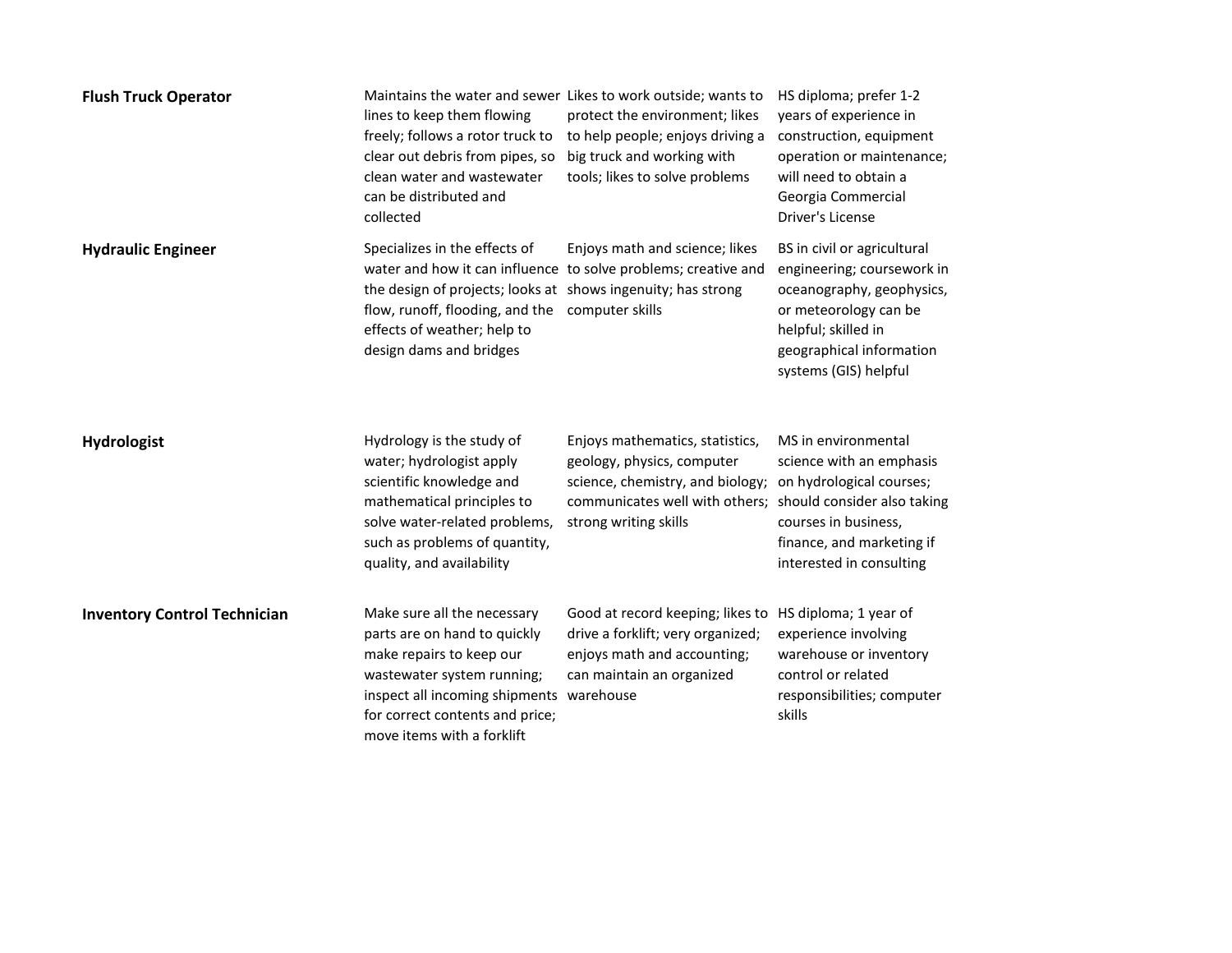| <b>Lab Technician</b>       | Test and analyze samples from<br>our rivers and drinking water<br>and wastewater plants;<br>records data and prepares<br>reports; operates & maintains<br>laboratory equipment | Enjoys chemistry & biology;<br>good at collecting data &<br>keeping records; enjoys math &<br>statistics; likes to take care or<br>our community and keep<br>people safe      | HS diploma;<br>Vocational/Technical<br>school training in chemistry<br>or biology; requires<br>Georgia Wastewater<br>Laboratory Analyst<br>Certification                                                                        |
|-----------------------------|--------------------------------------------------------------------------------------------------------------------------------------------------------------------------------|-------------------------------------------------------------------------------------------------------------------------------------------------------------------------------|---------------------------------------------------------------------------------------------------------------------------------------------------------------------------------------------------------------------------------|
| <b>Maintenance Mechanic</b> | Repairs, maintains, and<br>operates pumps, gauges, clear<br>wells, motors, and gear boxes;<br>operates heavy equipment<br>such as bulldozer and drill<br>press                 | Likes to work outside; enjoys<br>problem solving; likes to take<br>things apart and put them back<br>together; likes to work with<br>tools                                    | HS diploma;<br>Vocational/Technical<br>school training in industrial<br>maintenance or mechanics;<br>experience with water<br>system maintenance; Able<br>to obtain state certified<br>license Class III for water<br>treatment |
| <b>Meter Management</b>     | Reads blueprints to locate<br>water & sewer lines; responds<br>to complaints about water<br>pressure & leaks                                                                   | Likes to work outside; enjoys<br>going to different locations<br>daily; enjoys reading graphs and<br>diagrams; likes to work with<br>computers                                | BS in water, wastewater<br>management, or related<br>field; experience involving<br>construction techniques,<br>problem solving, and<br>supervision/management;<br>ability to get state certified<br>licenses                   |
| <b>Meter Reader</b>         | Install and repair water<br>meters; tests meters for<br>accuracy; operate equipment<br>such as a dump truck,<br>backhoe, jackhammer                                            | Likes to work outside; enjoys<br>going to different locations<br>daily; likes to meet new people;<br>enjoys working with heavy<br>equipment                                   | HS diploma with<br>Associate's/Technical/Voca<br>tional degree; valid GA<br><b>Commercial Driver's</b><br>License                                                                                                               |
| Microbiologist              | Studies microscopic organisms,<br>such as fungi, viruses, and<br>bacteria; does research on<br>harmful bacteria and<br>pathogens                                               | Collect water samples and<br>analyze them under a<br>microscope; enjoys working in a interested in academia;<br>lab; likes to keep records and<br>data; strong writing skills | BS or MS in microbiology;<br>Ph.D. in microbiology if<br>experience working in a lab                                                                                                                                            |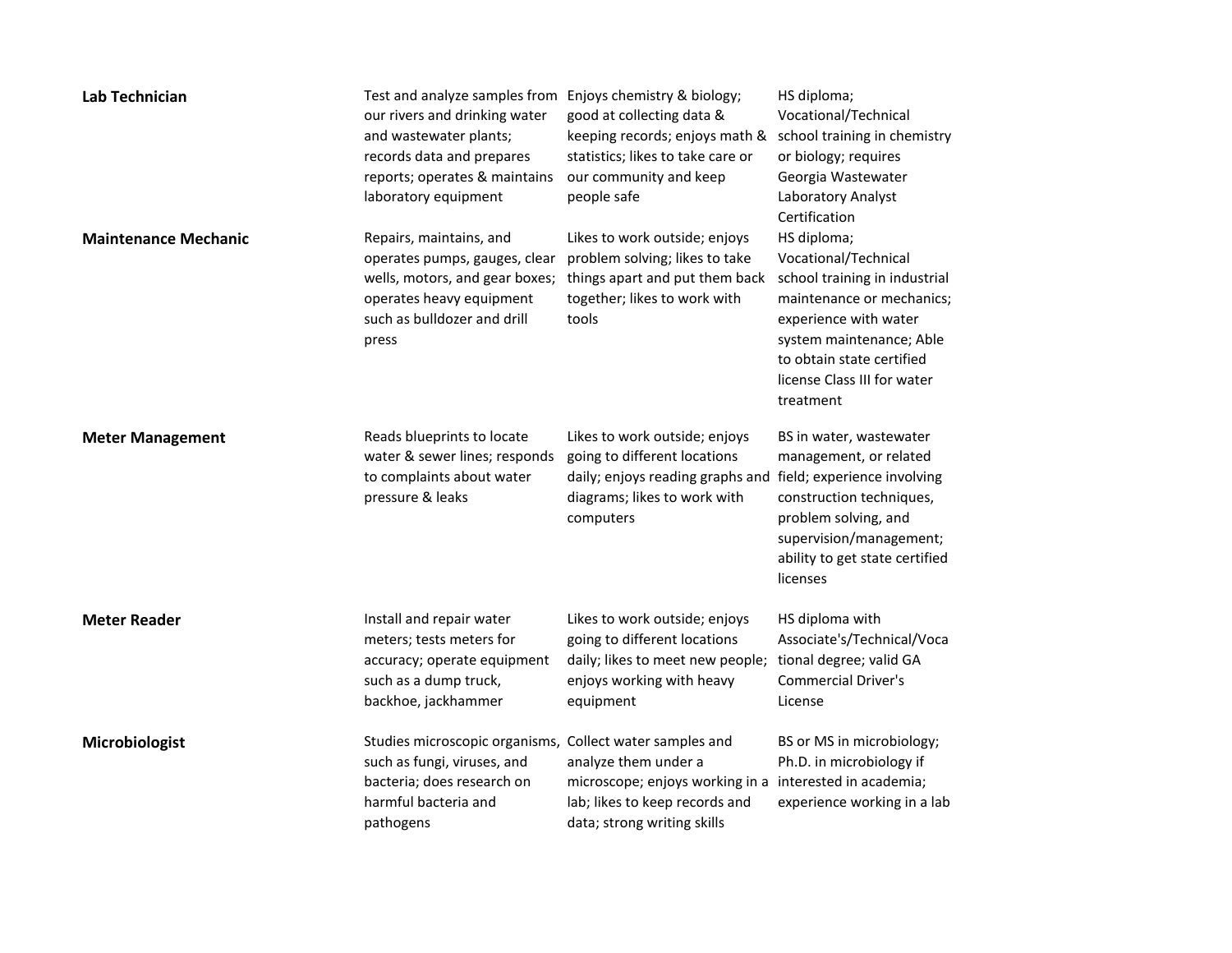| Plumber                      | Specializes in the installation<br>and repair of pipes used to<br>carry water, sewage, and<br>wastewater                                                                                              | Likes to work with tools; likes to HS diploma and<br>help people; enjoys going to<br>different places everyday; likes<br>to work in construction; doesn't apprenticeship program,<br>mind getting dirty  | Vocational/Technical<br>training; completion of an<br>usually lasting 4-5 years; a<br>Georgia plumber's license                                                            |
|------------------------------|-------------------------------------------------------------------------------------------------------------------------------------------------------------------------------------------------------|----------------------------------------------------------------------------------------------------------------------------------------------------------------------------------------------------------|----------------------------------------------------------------------------------------------------------------------------------------------------------------------------|
| <b>Stormwater Management</b> | Work to protect our water<br>resources; educates the public<br>about how stormwater runoff<br>effects our community;<br>investigates illegal discharge<br>into our waters                             | Enjoys chemistry; likes to get<br>outside; wants to protect the<br>environment; likes conducting<br>experiments/taking water<br>samples to determine water<br>quality                                    | <b>BS or MS in natural</b><br>resources, hydrology,<br>forestry, or related field                                                                                          |
| Superintendent               | Supervises & evaluates staff;<br>develops long- and short-term<br>goals and plans for plant;<br>prepares the budget for plant;<br>submits reports to various<br>local, state, and federal<br>agencies | Manage others; be in charge of<br>a plant; develop budgets/work<br>with numbers; likes to work<br>with computers; enjoys<br>statistics; likes to work with<br>tools                                      | <b>BS</b> in environmental<br>science, Water<br>Distribution/Wastewater<br>Management or related<br>field; experience in water<br>treatment systems or<br>water operations |
| <b>Surveyor</b>              | Measures properties and<br>pieces of land to determine<br>boundaries; conducts<br>topographical surveys;<br>drafts/designs drawings                                                                   | Likes to solve problems and<br>conduct research; enjoys<br>working in a team; likes math<br>and geography; likes using<br>computer and GPS equipment;<br>likes working outdoors; enjoys<br>physical work | Associate's/Vocational/Tec<br>hnical degree in Surveying;<br>experience surveying and<br>drafting; good computer<br>skills                                                 |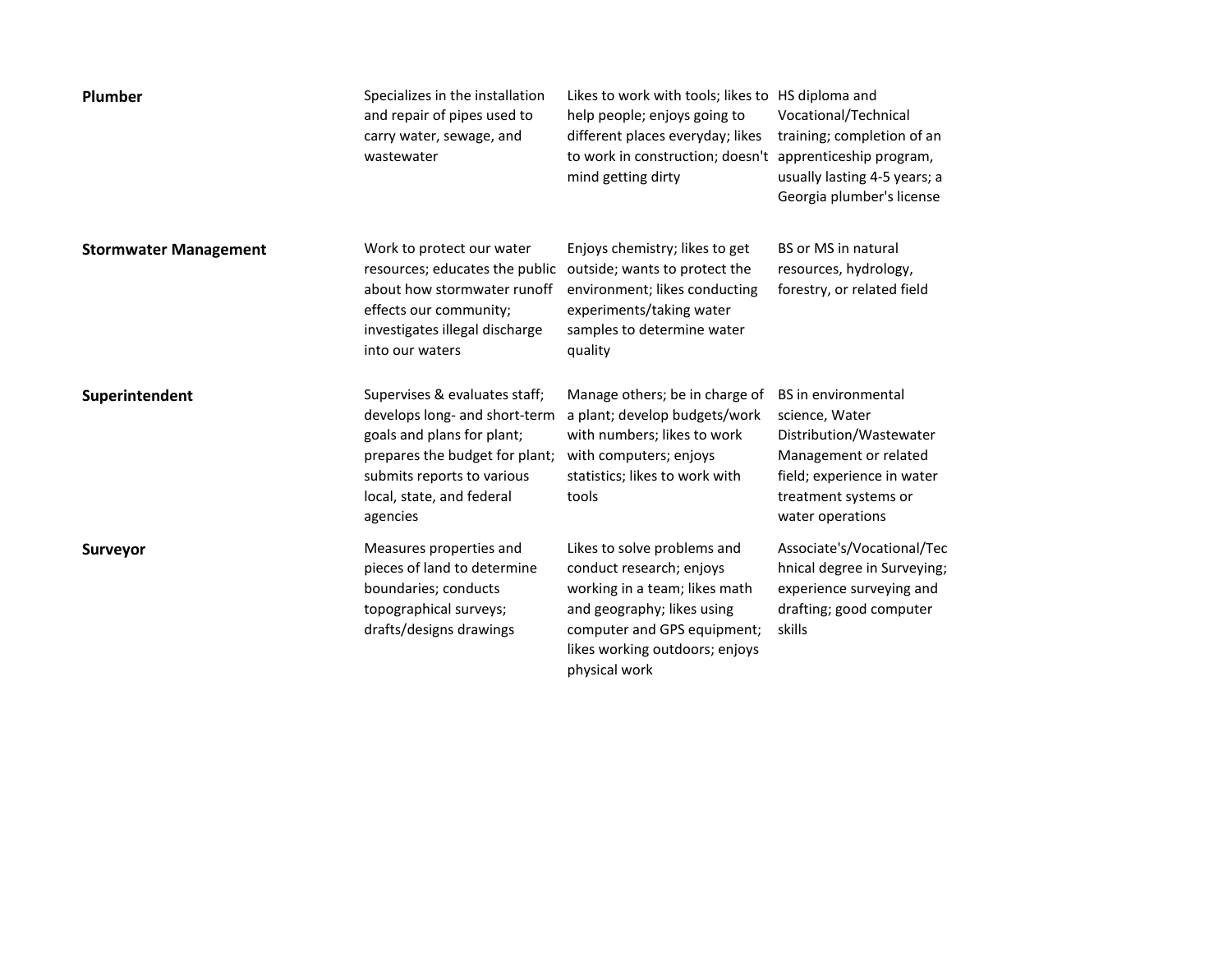| <b>TV Camera Operator</b>     | water pipelines; determine the T.V. camera or robots; enjoys<br>leaks and blockages                                                                                                                                                                                                                     | Operate a T.V. camera through Likes to work outside; operate a HS diploma; 1-2 years or<br>condition of our water & sewer math and measuring; works well construction or related<br>lines; discover the location of as a team; not afraid to get dirty exp. TV Supervisor: HS | electronics; pipeline<br>diploma;<br>Vocational/Technical<br>training in<br>Water/Wastewater MGMT                                                                                    |
|-------------------------------|---------------------------------------------------------------------------------------------------------------------------------------------------------------------------------------------------------------------------------------------------------------------------------------------------------|-------------------------------------------------------------------------------------------------------------------------------------------------------------------------------------------------------------------------------------------------------------------------------|--------------------------------------------------------------------------------------------------------------------------------------------------------------------------------------|
| <b>Utilities Manager</b>      | Oversees the entire<br>distribution of water and<br>collection of wastewater;<br>supervises many divisions;<br>develops the department's<br>budget and controls<br>expenditures; manages staff                                                                                                          | Enjoys people; likes to<br>supervise; wants to be a part of<br>something big; cares about the<br>community; likes to help people water/wastewater design;                                                                                                                     | <b>BS in Civil or Environmental</b><br>Engineering; 7-10 years<br>experience in<br>experience with senior<br>level management;<br>certification as a<br><b>Professional Engineer</b> |
| <b>Water &amp; Sewer</b>      | Installs and repairs water pipes Likes to work outside;<br>& sewer lines; constructs<br>manholes; locates leaks in<br>sewer pipes; operates heavy<br>equipment such as a front-end<br>loader & dump truck; responds experience everyday; wants to<br>to emergency situations; on<br>call 24 hours a day | responding to emergencies;<br>work with heavy equipment;<br>isn't afraid to get dirty; work<br>with tools; enjoys having a new<br>make sure people get their<br>water                                                                                                         | HS diploma; can obtain a<br>Georgia Department of<br><b>Transportation Flagging</b><br>Certification; have a valid<br>Georgia Driver's License<br>Class C                            |
| <b>Water Business Manager</b> | Coordinates the Water<br>Business Office for the utility;<br>supervises billing, collection,<br>and customer service; helps to<br>resolve customer complaints                                                                                                                                           | Enjoys working with people;<br>likes to supervise and manage<br>others; good at delegating<br>responsibilities and assignments administration                                                                                                                                 | Bachelor's degree in<br>accounting or business; 4 -<br>6 years experience in                                                                                                         |